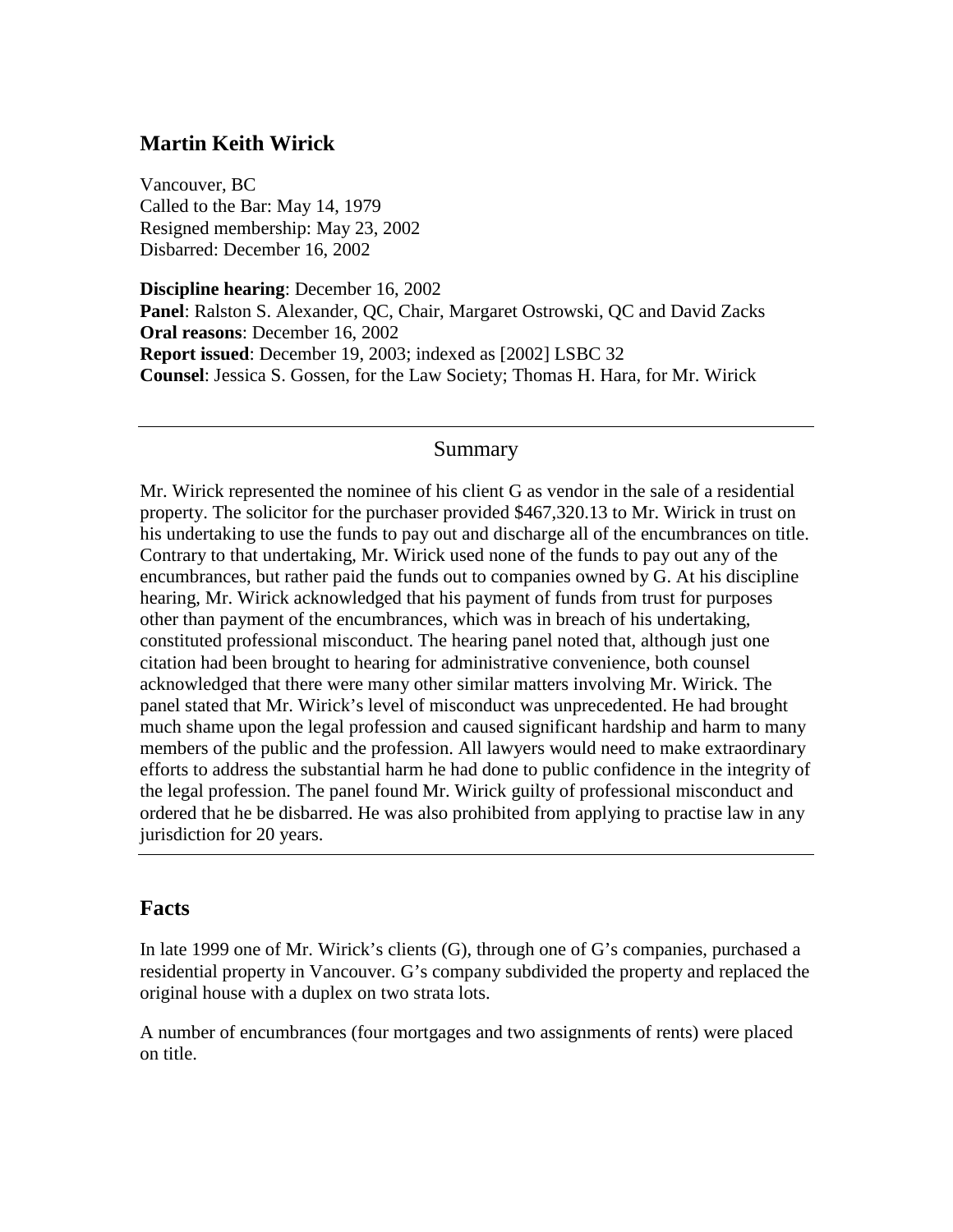In March, 2001 G's company sold the property to a nominee of G. The nominee held no beneficial interest in the property; rather he held the interest in trust for one of G's companies. Subsequent to the sale, the nominee obtained another mortgage for \$417,450, which was registered against the title.

In August, 2001 the nominee contracted to sell the property to a new purchaser (D). Mr. Wirick represented the nominee as vendor in the sale. On September 11 D's lawyer forwarded \$467,320.13 to Mr. Wirick in trust, on Mr. Wirick's undertaking to use the funds to pay out and discharge all the encumbrances on title. Contrary to his undertaking, Mr. Wirick used none of the funds to pay out any of the encumbrances, but rather paid the funds to two companies owned by his client G.

Mr. Wirick tendered his resignation as a member of the Law Society, citing behaviour inconsistent with his duties as a barrister and solicitor. He resigned effective May 23, 2002. The Law Society began an audit of Mr. Wirick's books, records and accounts.

A citation was issued against Mr. Wirick on August 2, 2002. The counts of the citation, as amended, were as follows:

- You breached an undertaking dated September 11, 2001, which you provided to [the lawyer for the purchaser] to pay out, release and advise his office of discharge particulars of the releases of six encumbrances on the title of the property being purchased by his client D;
- You wrongfully converted funds when you received funds in trust, in your capacity as a barrister and solicitor from [the lawyer for the purchaser] on behalf of his client D on September 11, 2001 on an undertaking to apply the funds to pay out and discharge the four mortgages registered against certain property and you paid those funds out of trust contrary to the undertaking.

# **Verdict**

Mr. Wirick acknowledged that his failure to pay out the encumbrances constituted a breach of undertaking. He also acknowledged that his payment of funds from trust for purposes other than payment of the encumbrances, when such funds were forwarded to him on his undertaking to pay out and discharge the encumbrances, constituted professional misconduct.

The hearing panel accepted Mr. Wirick's admission and found that his conduct constituted professional misconduct.

# **Penalty**

The hearing panel noted that, although just one citation had been brought to hearing for administrative convenience, both counsel acknowledged that there were many other similar matters involving Mr. Wirick. The panel found Mr. Wirick's level of misconduct unprecedented. He had brought much shame upon the legal profession and caused